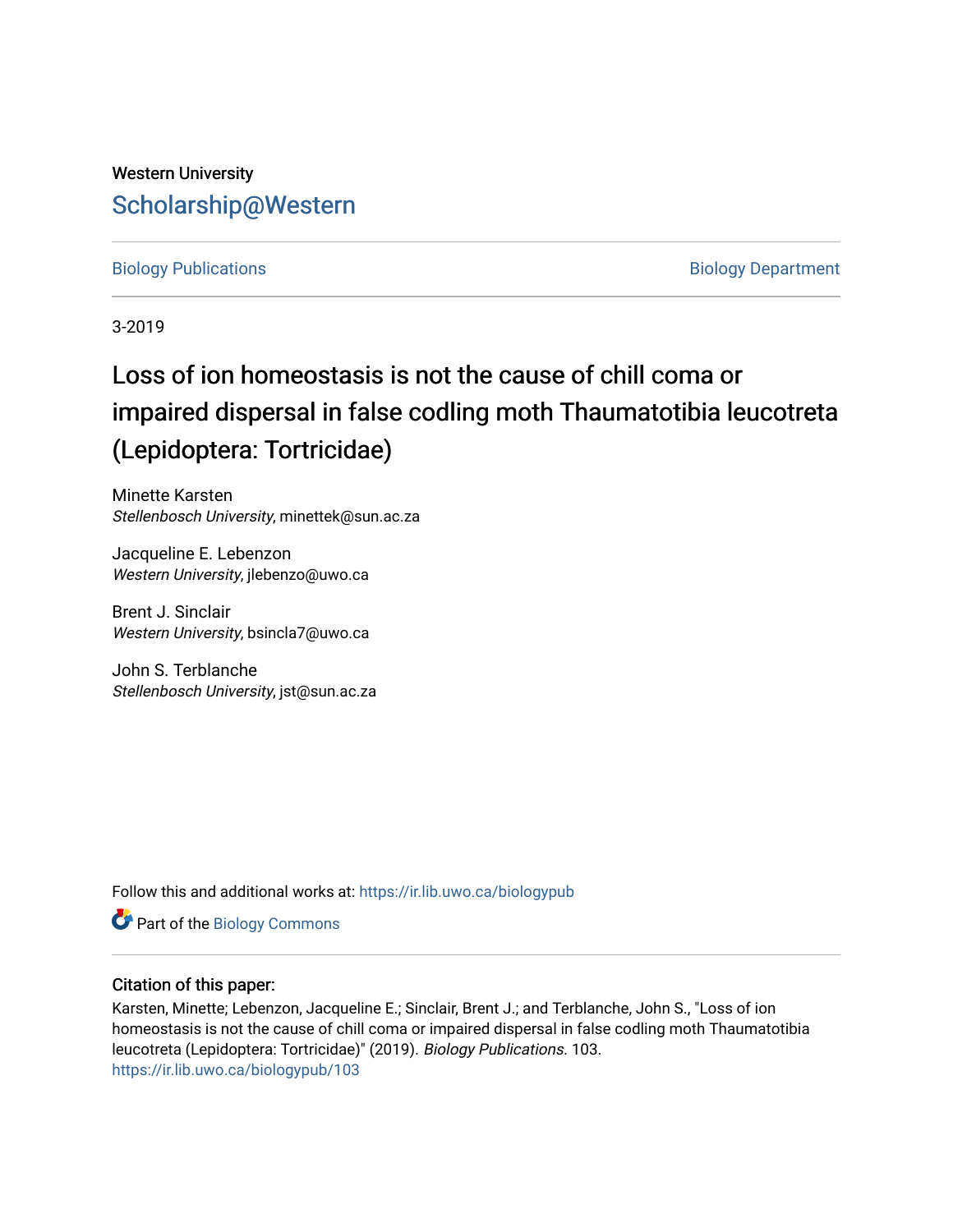- **Loss of ion homeostasis is not the cause of chill coma or impaired dispersal in false codling**
- **moth** *Thaumatotibia leucotreta* **(Lepidoptera: Tortricidae)**
- 
- 4 Minette Karsten<sup>1\*</sup>, Jacqueline E. Lebenzon<sup>2</sup>, Brent J. Sinclair<sup>2</sup>, John S. Terblanche<sup>1,3</sup>
- <sup>1</sup>Department of Conservation Ecology and Entomology, Stellenbosch University, Private Bag
- X1, Matieland, 7602, South Africa
- <sup>2</sup>Department of Biology, The University of Western Ontario, 1151 Richmond St N, London,
- Ontario N6A 5B7, Canada
- <sup>3</sup> Centre for Invasion Biology, Department of Conservation Ecology and Entomology,
- Stellenbosch University, Private Bag X1, Matieland 7602, South Africa

- **\*Corresponding Author:** Minette Karsten, Department of Conservation Ecology and
- Entomology, Stellenbosch University, Private Bag X1, Matieland 7602, South Africa. E-mail: [minettek@sun.ac.za](mailto:minettek@sun.ac.za)

Declarations of interest: None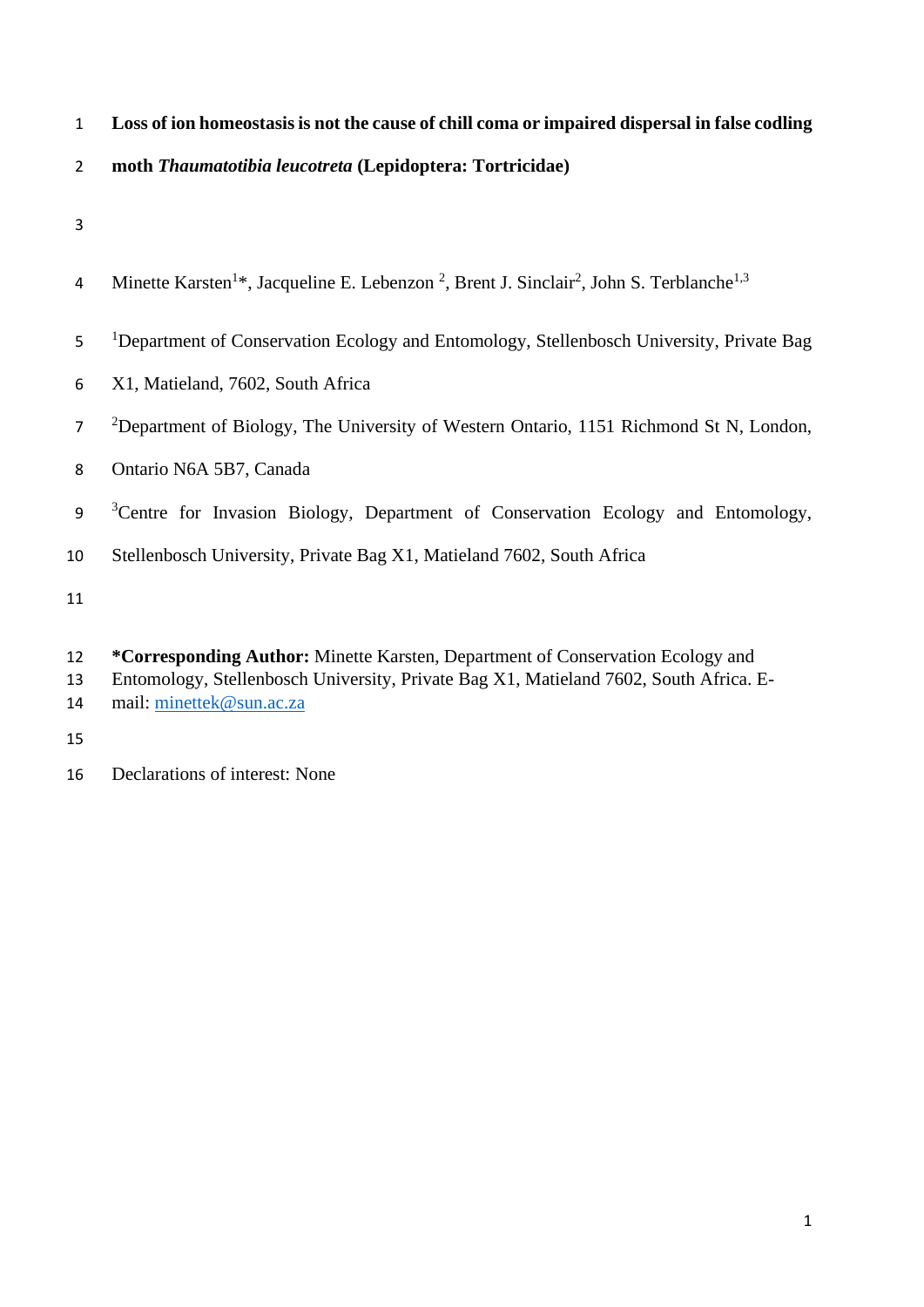#### **ABSTRACT**

 Dispersal is a central requirement of a successful sterile insect release programme, but field- released false codling moth (FCM) typically suffer from poor dispersal ability, especially at low ambient temperatures. Here we test the hypothesis that poor activity and dispersal in FCM is caused by delayed or perturbed recovery of ion and/or water homeostasis after chilling for handling and transport prior to field release. Hemolymph and flight muscle were collected from two treatment groups at three time points that targeted thermal conditions above and below the 24 chill coma induction threshold of  $\sim 6^{\circ}$ C: 1) control moths kept at 25 $^{\circ}$ C, 2) moths exposed to 25 3<sup>o</sup>C or 9<sup>o</sup>C for 4 h, and 3) moths allowed to recover at 25<sup>o</sup>C for 24 h after exposure to either 26 3<sup>o</sup>C or 9<sup>o</sup>C. We measured concentrations of Na<sup>+</sup>, K<sup>+</sup> and Mg<sup>2+</sup> in the hemolymph and muscle collected at each time point. Exposure to a chill-coma inducing temperature had little effect overall on ion balance in the hemolymph and flight muscle of false codling moth, but 29 hemolymph [Na<sup>+</sup>] decreased from  $10.4 \pm 0.4$  mM to  $6.9 \pm 0.7$  mM as moths were chilled to  $3^{\circ}$ C and then increased to 10.4±0.9 mM after the 24 h recovery period. In the 9°C cooling treatment, 31  $[K^+]$  increased from 8.2±0.5 mM during chilling to 14.1±1.9 mM after the 24 h recovery period. No change were seen in equilibrium potentials in either of the ions measured. Thus, we did not find evidence that water and ion homeostasis are lost by the moths in chill coma and conclude that reduced dispersal in field-released moths is not direct a consequence of the costs of re-establishment of homeostasis.

**KEYWORDS**: chill coma recovery time; chilling injury; equilibrium potential; ion balance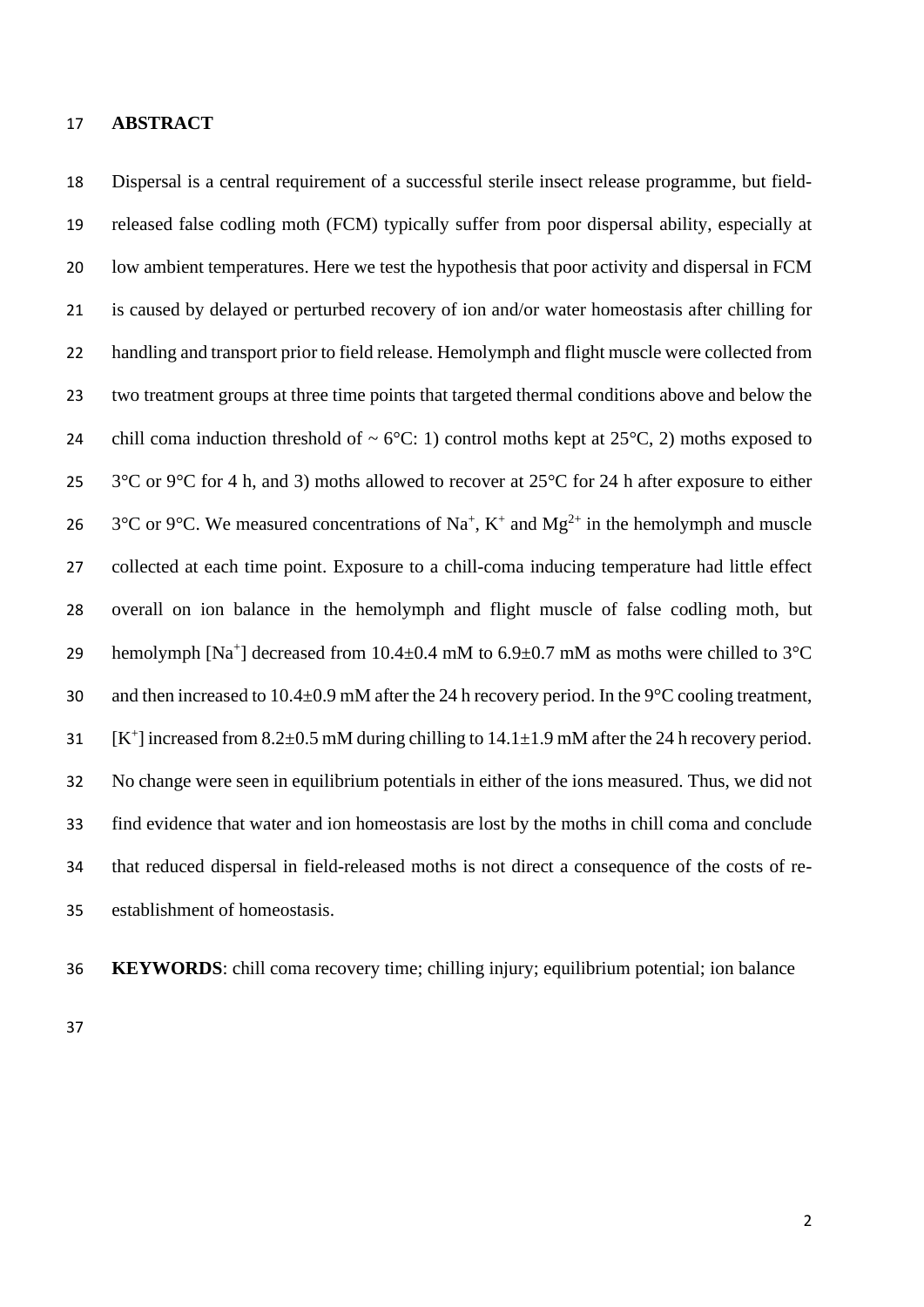#### **INTRODUCTION**

 The false codling moth (FCM), *Thaumatotibia leucotreta* (Meyrick 1913) (Lepidoptera, Tortricidae), is a polyphagous pest of fruit crops including citrus, stonefruit and pomegranates (Prinsloo & Uys 2015). False codling moth is native to sub-Saharan Africa and is also present on Madagascar, St. Helena and the Indian Ocean islands of Mauritius and La Réunion (EPPO 2014). Due to its wide host range and previous interceptions in the USA (Gilligan *et al*. 2011) and Italy (Mazza *et al*. 2014), false codling moth is a phytosanitary concern for exports from South Africa. Large-scale use of insecticides has resulted in insecticide resistance (Hofmeyr & Pringle 1998) and, together with import restrictions on pesticide residue levels, alternative control methods including orchard sanitation, mating disruption, granulosis virus cover sprays and the Sterile Insect Technique (SIT) have been employed to regulate FCM (Moore & Kirkman 2008; Hofmeyr *et al*. 2015). An SIT program was introduced in the Western Cape Province, South Africa in 2007, resulting in effective control (Hofmeyr *et al*. 2015) and has since been extended to the Northern and Eastern Cape Provinces (Boersma *et al*. 2018). However, the cost of producing and releasing moths means that there is considerable value in improving the quality of moths released in the program 54 (Boersma & Carpenter 2016). In particular, false codling moths are rapidly cooled to 6-10 °C upon collection at the XSIT (Pty) Ltd mass-rearing SIT facility in Citrusdal, South Africa (Hofmeyr & Pretorius 2010), and kept at these low temperatures for up to 48 hours during the rest of the production chain (holding, packaging, irradiation, transport), and are only re-warmed prior to release (Hofmeyr *et al*. 2015). Boersma & Carpenter (2016) showed that this protocol reduces the dispersal distance and numbers recaptured of moths released in citrus orchards, which is in line with other studies reporting decreased performance after longer exposures to low temperatures (Nepgen *et al*. 2015).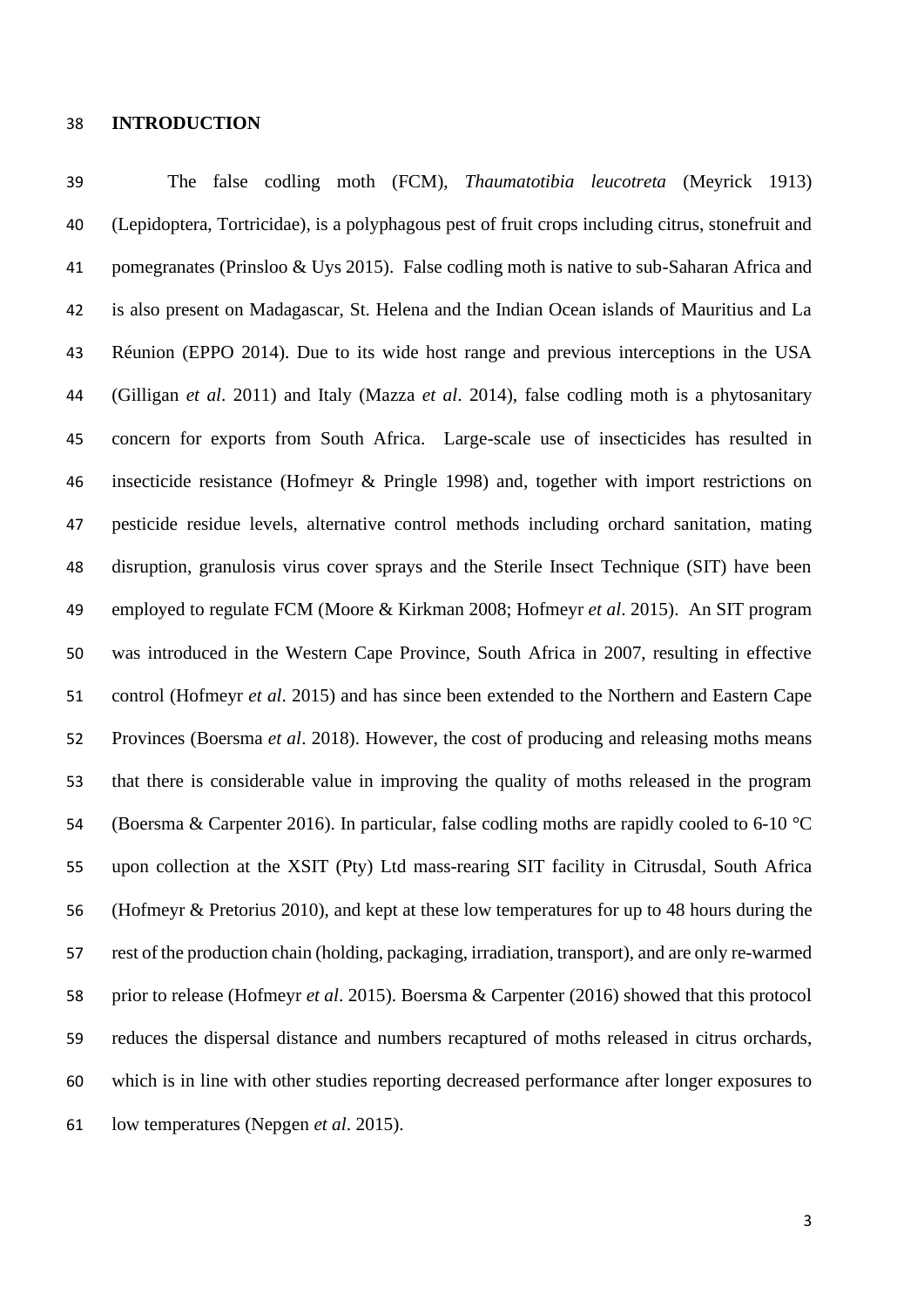The field performance of ectothermic insects is influenced not only by the immediate environmental temperature, but also by their thermal history (Terblanche 2014). Stotter & Terblanche (2009) showed that exposing false codling moth to sub-freezing temperatures (- 65 6°C-0°C) for long time periods (2-10h) is lethal and that exposure to 0°C for 2h resulted in only 80% survival. The recapture rate of mass-reared false codling moth decreases if they are chilled prior to release (Boersma & Carpenter 2016), but acclimation does improve cold tolerance (Boersma *et al*. 2018) and dispersal under cool conditions (Boersma *et al*. in prep.). Assuming that the acclimation response is costly to the overall fitness of moths (Boersma *et al*. 2018), we expect that there are trade-offs associated with mitigating the negative impacts of low temperature exposure and/or improving release under cool conditions. However, presently we do not understand the physiological mechanisms underlying low temperature performance of FCM (see also Boardman *et al.* 2017), which means that we lack clear physiological markers for the thresholds and costs associated with non-lethal cold exposure.

75 Below their critical thermal minimum ( $CT_{min}$ ; 6-10 °C in FCM depending on ramping rate; Terblanche *et al*. 2017), insects typically enter a reversible state of muscle paralysis (chill coma). The onset of chill coma is driven by temperature-dependent cellular and neuronal mechanisms (Overgaard & MacMillan 2017; Andersen *et al*. 2018), but ion balance is disrupted 79 while the insect is in chill coma, and a resulting increase in extracellular  $[K^+]$  depolarises the muscle (Overgaard & MacMillan 2017). This disruption of ion homeostasis can lead to chilling injury (Koštál *et al*. 2006; Coello Alvarado *et al*. 2015) associated with cellular depolarisation 82 induced by the opening of  $Ca^{2+}$  channels (Bayley *et al.* 2018), and loss of ion balance may be metabolically expensive to reverse (MacMillan *et al*. 2012). This can, at least in part, cause the costly effects of cold on the overall performance of insects following recovery from chill coma (MacMillan & Sinclair 2011a).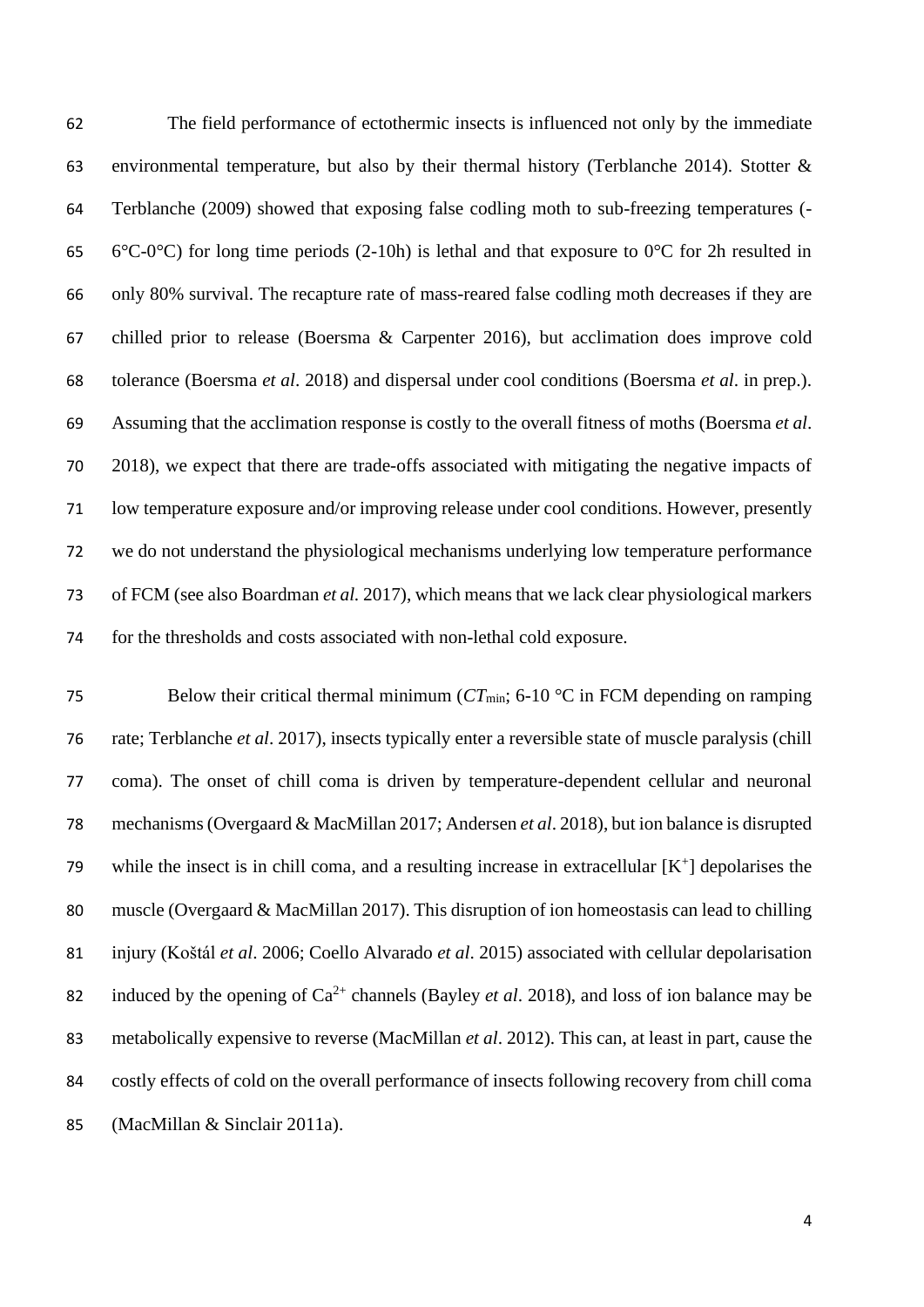Cold acclimation appears to reduce the onset or impact of this loss of ion homeostasis in various ways (MacMillan *et al*. 2016; Des Marteaux *et al*. 2018a,b; Yerushalmi *et al*. 2018), resulting in improved resistance to chilling injury. However, this general model of ion homeostasis and its loss in the cold has been derived largely from work on model Diptera (Kristiansen & Zachariasen 2001; MacMillan *et al*. 2015a,b) and Orthoptera (Koštál *et al*. 2006; MacMillan & Sinclair 2011b; MacMillan *et al*. 2012; Andersen *et al*. 2017a), and there is only limited work on ion balance in Lepidoptera (McCann & Wira 1967; Wareham *et al*. 1975; Layne & Peffer 2006 Boardman *et al*. 2011; Andersen *et al*. 2017b).

 There have been several studies of the effects of cold on ion balance in Lepidopteran larvae (Layne & Peffer 2006; Boardman *et al*. 2011, Andersen *et al*. 2017b), but the unusual ion balance strategies of Lepidopteran larvae (Sutcliffe 1963) mean that these may not be extrapolated to adults. Andersen *et al*. (2017b) investigated ion balance in the adults of *Manduca sexta* and *Heliconius cydno* when exposed to cold temperatures over short and longer periods (0-48 hours). They showed that an acute cold exposure inducing chill coma had very 100 little effect on the transmembrane distribution of  $K^+$  and  $Na^+$  in the species of adult moths 101 investigated. Moreover, exposure over longer time periods increased hemolymph  $[K^+]$ . They conclude that their data supports that the maintenance of ion balance is important for cold tolerance and recovery from chill coma in these Lepidoptera. However, no measurements have been made on false codling moth adults, and the extent to which ion and/or water homeostasis in the cold can be used as a marker (or target) for improving the use of cold in rearing and release systems remains unexplored. Furthermore the physiological mechanism(s) determining performance costs of cold acclimation in moths destined for release under cool conditions remains unclear.

 Here we assess whether a loss of ion and/or water homeostasis plays a role in chill coma onset and recovery, and hence, low temperature activity thresholds in false codling moth. If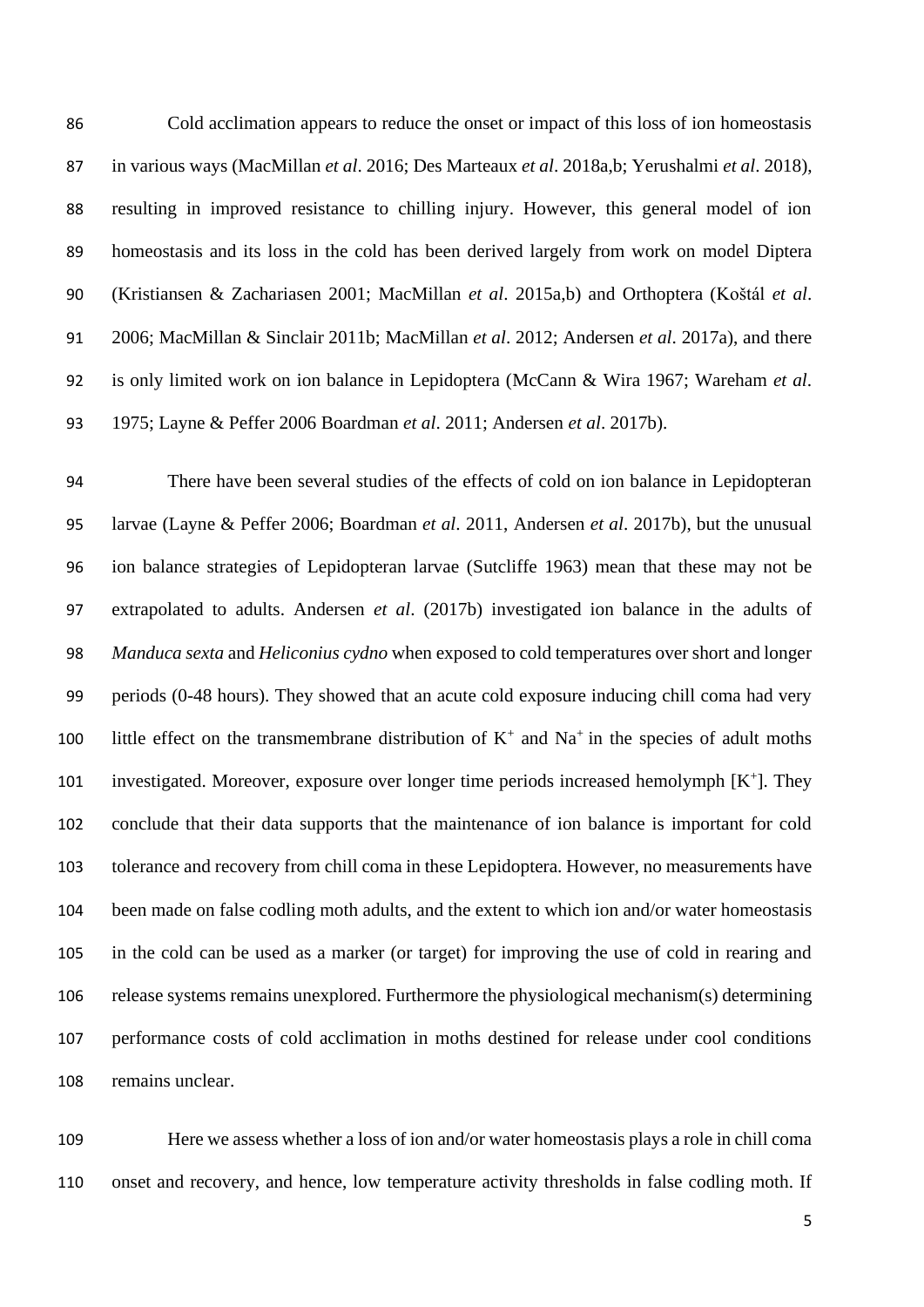FCM ion balance is similar to that of other insects in the cold, then we may be able to use the chill coma models developed on these other taxa to understand the effects of low temperature on ion balance to expedite improvement of the use and mitigation of cold in the FCM SIT program. We thus hypothesise that adult FCM lose ion and water balance in the cold, that this loss of ion balance is associated with exposure to chill coma inducing temperatures, and that it is reversed upon recovery in warm conditions.

#### **MATERIALS AND METHODS**

 Non-sterile adult moths were obtained from the XSIT (Pty) Ltd mass-rearing SIT facility in Citrusdal, South Africa (Hofmeyr *et al*. 2015) weekly over four weeks and placed in an incubator (BOD-150, MRC Lab Instruments, Holon, Israel) at 25°C in a 150mm petri dish (N=400) without food or water. After 24 h, moths were taken from the incubator, briefly narcotised using CO2, sexed and placed individually in 2 mL microcentrifuge tubes, which were weighed and transferred to a plastic bag in the bath of a refrigerated circulator (CC410wl, Huber, Berching, Germany) and allowed to equilibrate at 25°C for 30 minutes. We ran two 125 different controlled temperature programs (Figure 1): one program cooling moths to  $9^{\circ}C(A)$ 126 and another cooling them to 3  $\rm{C}$  (B) for four hours, which are above and below the FCM chill 127 coma onset temperature (repeatedly estimated as  $\sim$  6 °C) for this laboratory mass-bred culture (Terblanche *et al*. 2017), respectively. We sampled moths at three time points: at the end of the 129 30 minute equilibration period ('t1'), which serves as the control; after 4 h at either  $3^{\circ}$ C or 9 130 °C ('t2'); and after 24 h recovery at  $25^{\circ}$ C ('t3'). The 4 h exposure was chosen to be representative of the minimum duration a moth would be chilled prior to release in the field.

 We removed and discarded a single leg from each moth and placed the remaining moth 133 body head-first into a pre-weighed 0.6 mL microcentrifuge tube, and spun them at 5900  $\times$ *g* for 134 5 min at either  $3^{\circ}$ C or 9  $^{\circ}$ C (depending on the treatment) to expel the hemolymph. We measured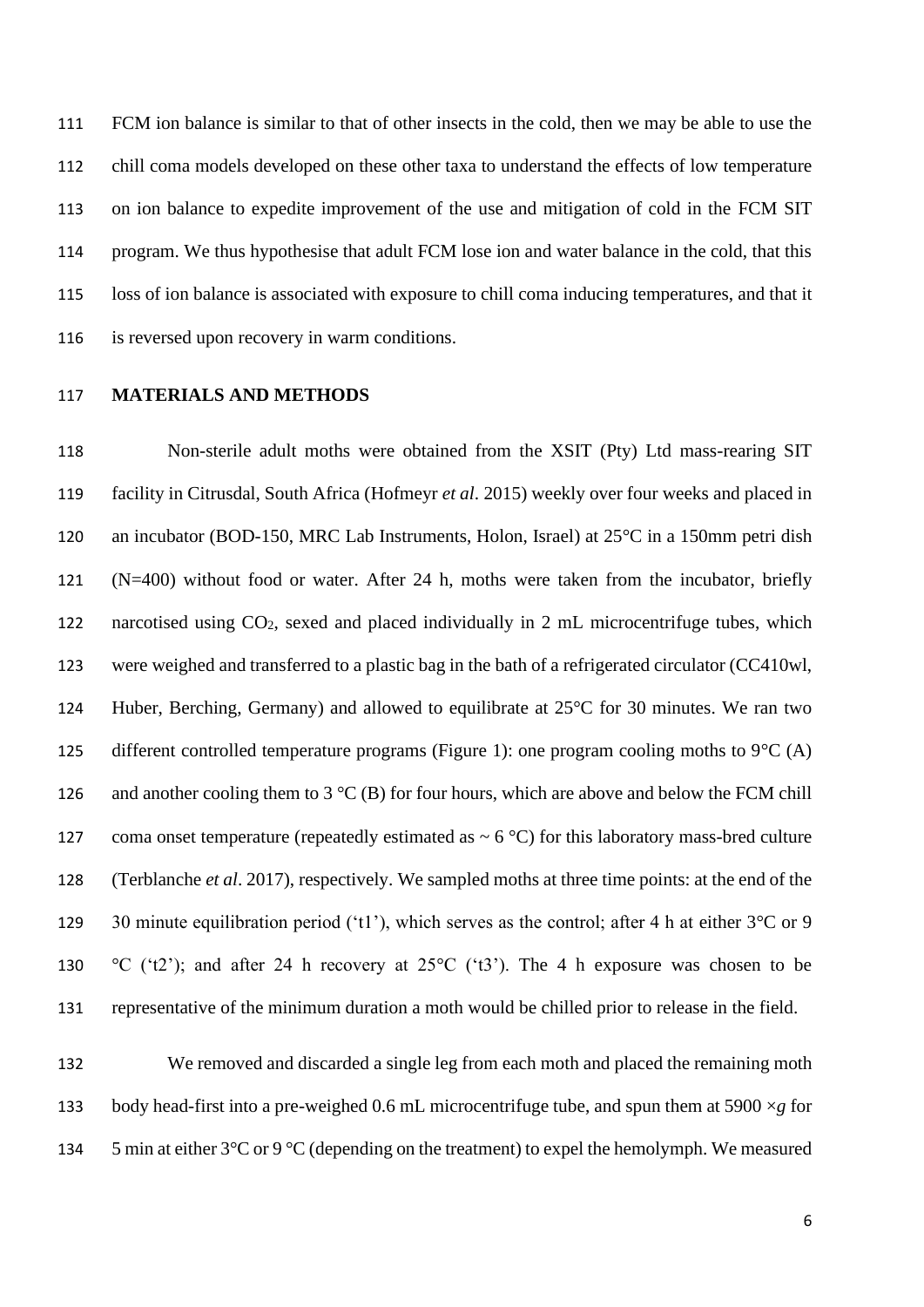hemolymph volume with a calibrated microcapillary tube (1-5μL, Sigma Aldrich) and pooled samples from different moths to give samples of 5 μL (usually 5-20 moths). We weighed the microcentrifuge tubes with hemolymph, dried them for 24 hours at 60°C and reweighed them to determine dry mass to determine the volume of hemolymph collected. After collecting hemolymph, we dissected flight muscle on ice and pooled muscle for the same individuals as 140 for the hemolymph collection, and we dried the samples and weighed them as for hemolymph. We shipped the dried samples from the laboratory in South Africa to The University of Western Ontario, Canada for ion content determination.

143 Samples were dissolved in concentrated HNO<sub>3</sub> (100  $\mu$ L for hemolymph, 500  $\mu$ L for muscle) for 24 hours before being diluted in deionized water to bring them within measurement 145 range. Sodium (Na<sup>+</sup>), Potassium (K<sup>+</sup>) and Magnesium (Mg<sup>2+</sup>) were measured in each diluted sample using an atomic absorption spectrometer (iCE 3000, Thermo Scientific, Waltham, MA, USA; wavelength 180–900 nm), and compared to known standards, as previously described (MacMillan & Sinclair 2011b), to determine the ion concentration.

 To determine the ion content for each tissue (μmol/mg tissue), we multiplied the ion concentration by the water content of that sample. We also calculated the muscle equilibrium potential for each ion using the Nernst equation, as previously described (MacMillan & Sinclair 2011b). All data were analysed using Statistica v13 (StatSoft, Inc., Tulsa, USA). We examined the effects of a temperature exposure below and above the chill coma onset threshold for FCM at different time points. Ion concentration (mM) and content (μmol) in the hemolymph as well 155 as ion concentration (mM) and ion content ( $\mu$ mol/mg) in the muscle were compared at 3<sup>o</sup>C and 156 9 $\degree$ C at different time points (t1, t2, t3) using a generalized linear model (GLZ) where parametric assumptions were violated (normality and homogeneity of variance) and a factorial ANOVA where these assumptions were not violated. A Kruskal-Wallis test was used to test for normality and homogeneity of variances were confirmed by plotting raw residuals over the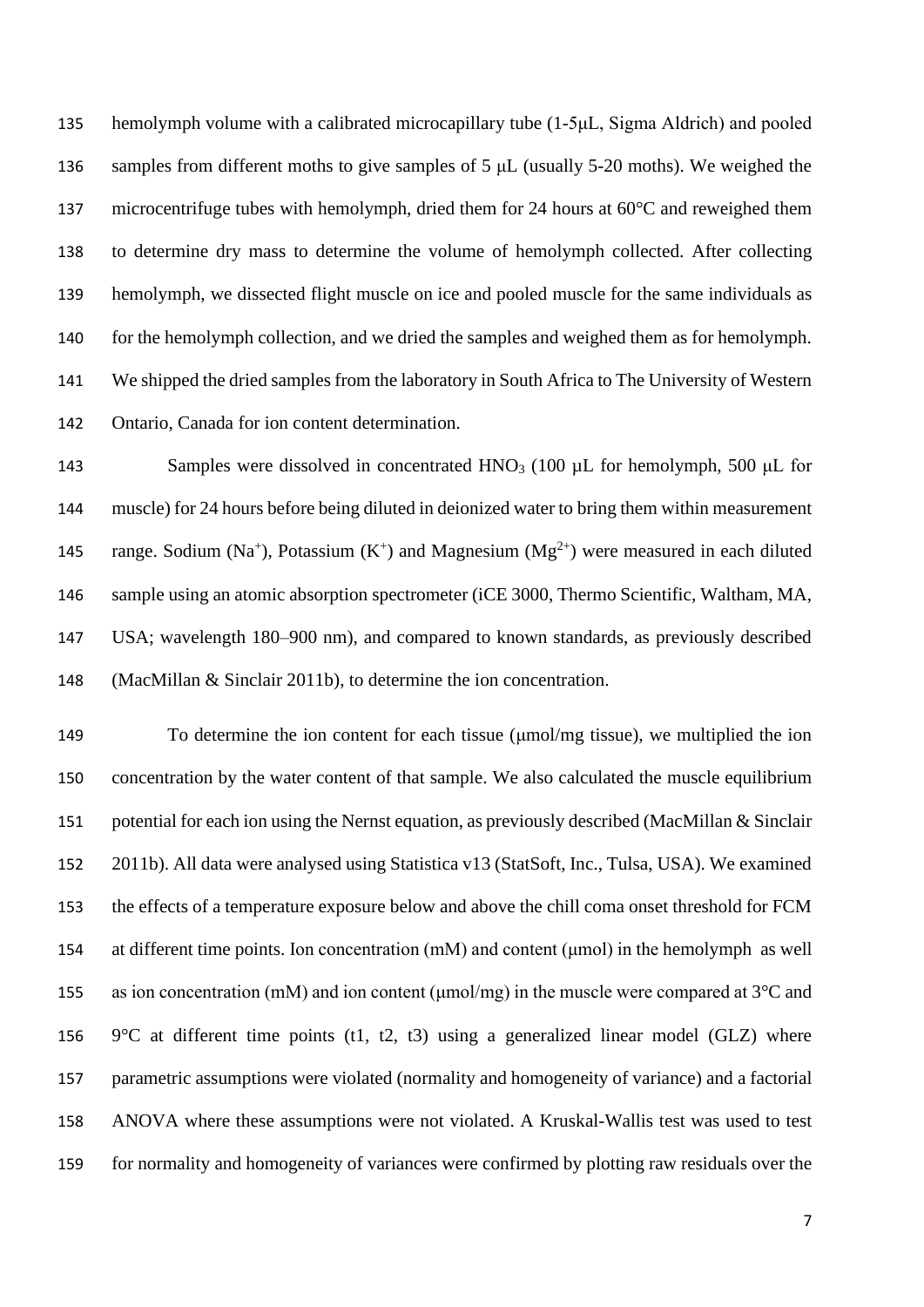predicted values. Muscle equilibrium potential (mV) were compared using a Kruskal-Wallis 161 ANOVA by ranks for Na<sup>+</sup> and Mg<sup>2+</sup> and a factorial ANOVA for K<sup>+</sup>. Significance levels were set at 0.05 and if significant p-values were found we made use of Tukey's HSD post-hoc test and 95% confidence intervals to identify homogenous groups.

**RESULTS**

165 Concentrations of Na<sup>+</sup>, K<sup>+</sup>, and Mg<sup>2+</sup> all decreased slightly during cold exposure (t2), and increased after rewarming (t3; Table 1; Figure 2; Table S1). However, we observed this pattern in moths exposed to both 3 °C (*i.e.* in chill coma), and 9 °C, suggesting that the effect 168 was not related to chill coma (Table 1; Table S1; Figure 2). Muscle [Na<sup>+</sup>], [K<sup>+</sup>] and [Mg<sup>2+</sup>] did not significantly change between time points in either cooling regime (Table 1; Table S1; Figure 2).

 Ion concentrations can remain stable in the face of bulk redistribution because of management of water volume (MacMillan & Sinclair 2011b), but there was also no significant 173 change in ion content of muscle or hemolymph when moths were cooled to  $3^{\circ}$ C or  $9^{\circ}$ C (Table S2; Figure S1). Consequent to this stability of ion balance, there was no disturbance in the 175 muscle equilibrium potential for  $[Na^+] (H_1=0.299, p=0.585), [K^+] (F_{1,43}=0.0003, p=0.986)$  and 176 [Mg<sup>2+</sup>] (H<sub>1</sub>=1.798, p=0.180) during or after cooling to below (3<sup>o</sup>C) or above (9<sup>o</sup>C) their chill coma induction temperatures (Table S1; Figure 3).

 Finally, neither hemolymph volume nor water content of the muscle changed with low temperature exposure or over time (Figure S2).

#### **DISCUSSION**

 Recovery from chill coma has been used as a measure of how well insects respond to a cold exposure and is often used as a metric of performance (David *et al*. 2003; Sinclair *et al*. 2012; Andersen *et al*. 2015). However, the mechanisms that govern recovery from chill coma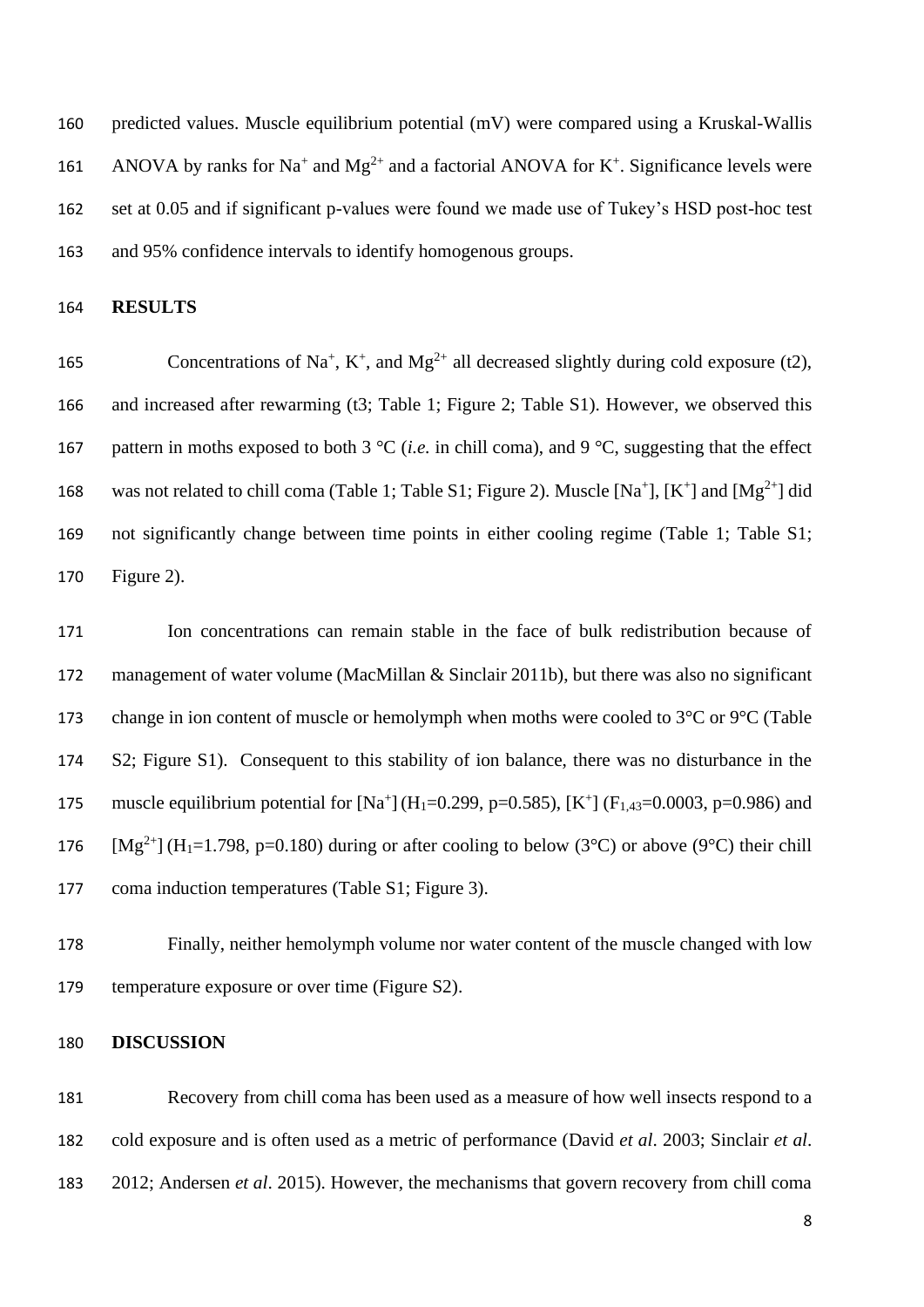are largely unknown, although hypotheses include changes in ion pumping rates and/or epithelial permeability (MacMillan & Sinclair 2011a; Overgaard & MacMillan 2017; Andersen *et al.* 2018). Here we show that although there is a slight change (decrease) in the Na<sup>+</sup>, K<sup>+</sup> and  $Mg^{2+}$  concentration in the hemolymph during cold exposure, there is no difference between 188 moths exposed to  $3^{\circ}$ C or  $9^{\circ}$ C, and no apparent differences in recovery of ion homeostasis post-cold exposure.

 Cold-induced disruption in ion balance has been demonstrated in many insects including *Drosophila melanogaster* (MacMillan *et al*. 2015b), *Pyrrharctia isabella* (Boardman *et al*. 2011), *Gryllus pennsylvanicus* (MacMillan *et al*. 2012), *Manduca sexta*, *Bombyx mori* and *Heliconius cydno* (Andersen *et al*. 2017b). However, false codling moth showed little 194 difference in the concentration of ions between the two treatment groups ( $3^{\circ}$ C or  $9^{\circ}$ C) in this study and this seems to indicate that although ion homeostasis changes in the cold, that this change is not associated with whether or not the insect was in chill coma. This is consistent with other adult Lepidoptera, where the onset of chill coma had little effect on the 198 transmembrane distribution of Na<sup>+</sup>, K<sup>+</sup> and Cl<sup>-</sup> (Andersen *et al.* 2017b), and with studies that show that the onset of chill coma has additional causes to loss of ion homeostasis (MacMillan *et al.* 2015c). However, we also see changes in mean  $[Mg^{2+}]$  in FCM hemolymph, which was not reported for the other species. The excitability of muscle cells relies on the constant movement of ions across cell membranes to maintain homeostasis. As a result of this lack of ion disruption in false codling moth in chill coma, moths released should recover rapidly from cold exposure, with the primary changes associated with temperature-dependent molecular function (e.g. of contractile apparatus and neuromuscular junctions; MacMillan *et al*. 2015c) rather than the slower and more energetically-costly re-establishment of ion and water homeostasis. Thus, the mechanism of reduced flight performance following chilling or upon release into cooler environments still remains unclear.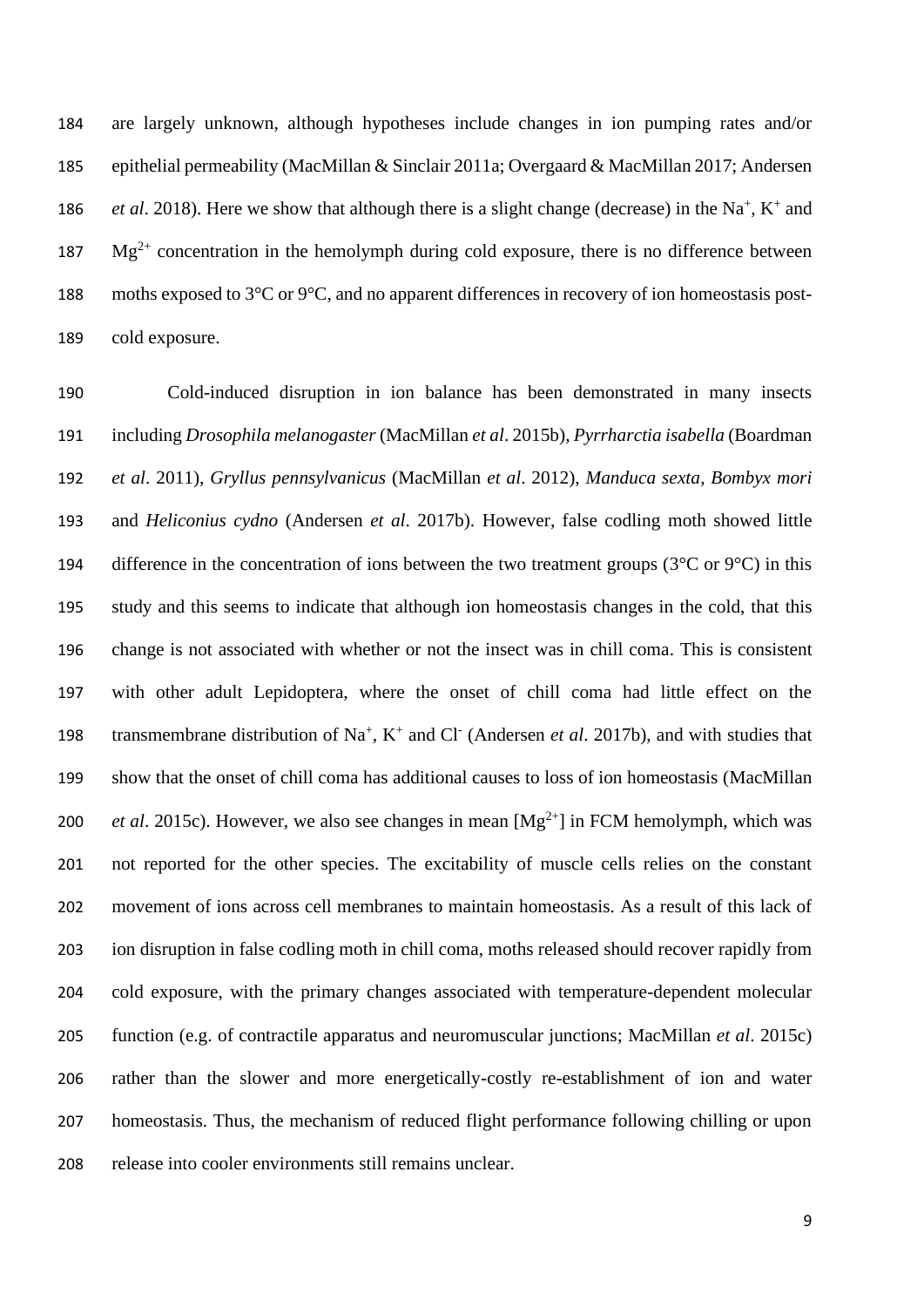In this study we only exposed moths to an acute (four hour) exposure to a chill coma induction temperature. A number of studies investigating chronic exposure to cold temperatures in insects have shown a disruption in ion balance after exposures longer than four hours (Koštál *et al*. 2006; Des Marteaux & Sinclair 2016; Andersen *et al*. 2017a). During the SIT program, FCM can spend at least four hours at low temperatures during handling and shipping, so these chronic cold exposures may further influence the distribution of ions in false codling moth. Furthermore, moths released as part of a SIT program must be competitive immediately upon release and are not allowed prolonged periods of time to recover from a cold exposure.

 We did not find evidence that water and ion homeostasis are lost by the moths that enter chill coma to a greater extent than control (reference) group moths, which suggests that loss of ion homeostasis does not drive poor performance in moths previously in chill coma. We cannot rule out some additional differential energetic cost of maintaining ion balance for the moths at  $\,$  3 °C, but over this time period an ongoing maintenance cost would likely be minor at these temperatures. Thus, we conclude that that ion or water imbalance caused by chill coma inducing temperatures is not the reason that chilled false codling moths disperse poorly upon 225 subsequent release in the field.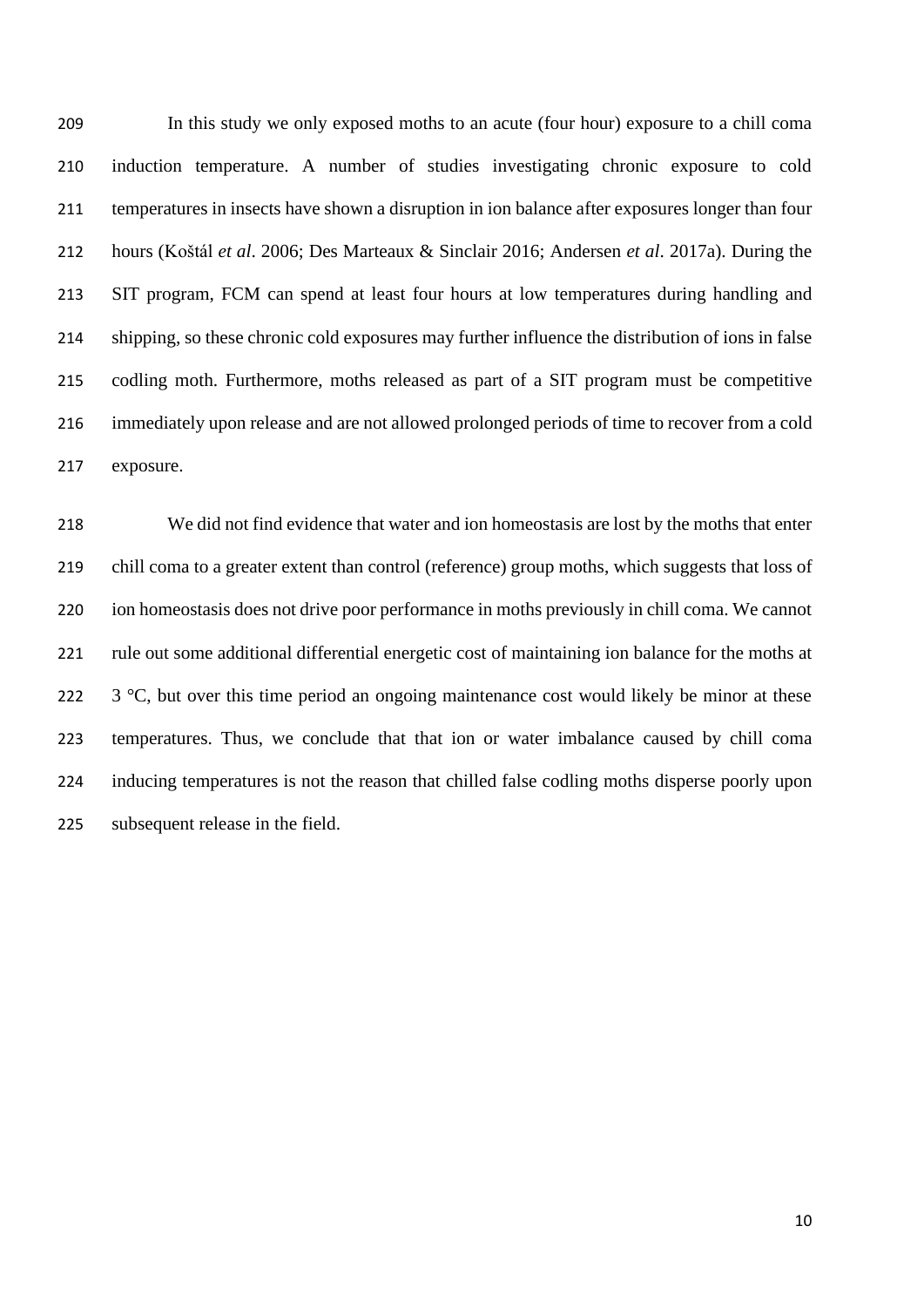#### **ACKNOWLEDGEMENTS**

 This research was completed with funding support from the International Atomic Energy Agency (CRP D41026 Improved field performance of sterile male Lepidoptera to ensure success in SIT programmes). MK was supported by a National Research Foundation (NRF) Innovation post-doctoral fellowship during this research period and a DRD travel grant supported the visit to UWO, where work was supported by a Natural Sciences and Engineering Research Council Discovery Grant to BJS and an Ontario Graduate Scholarship to JEL. The Grantholder acknowledges that opinions, findings and conclusions or recommendations expressed in any publication generated by NRF supported research are that of the authors, and that the NRF accepts no liability whatsoever in this regard. We are grateful for constructive comments on this work by two anonymous referees.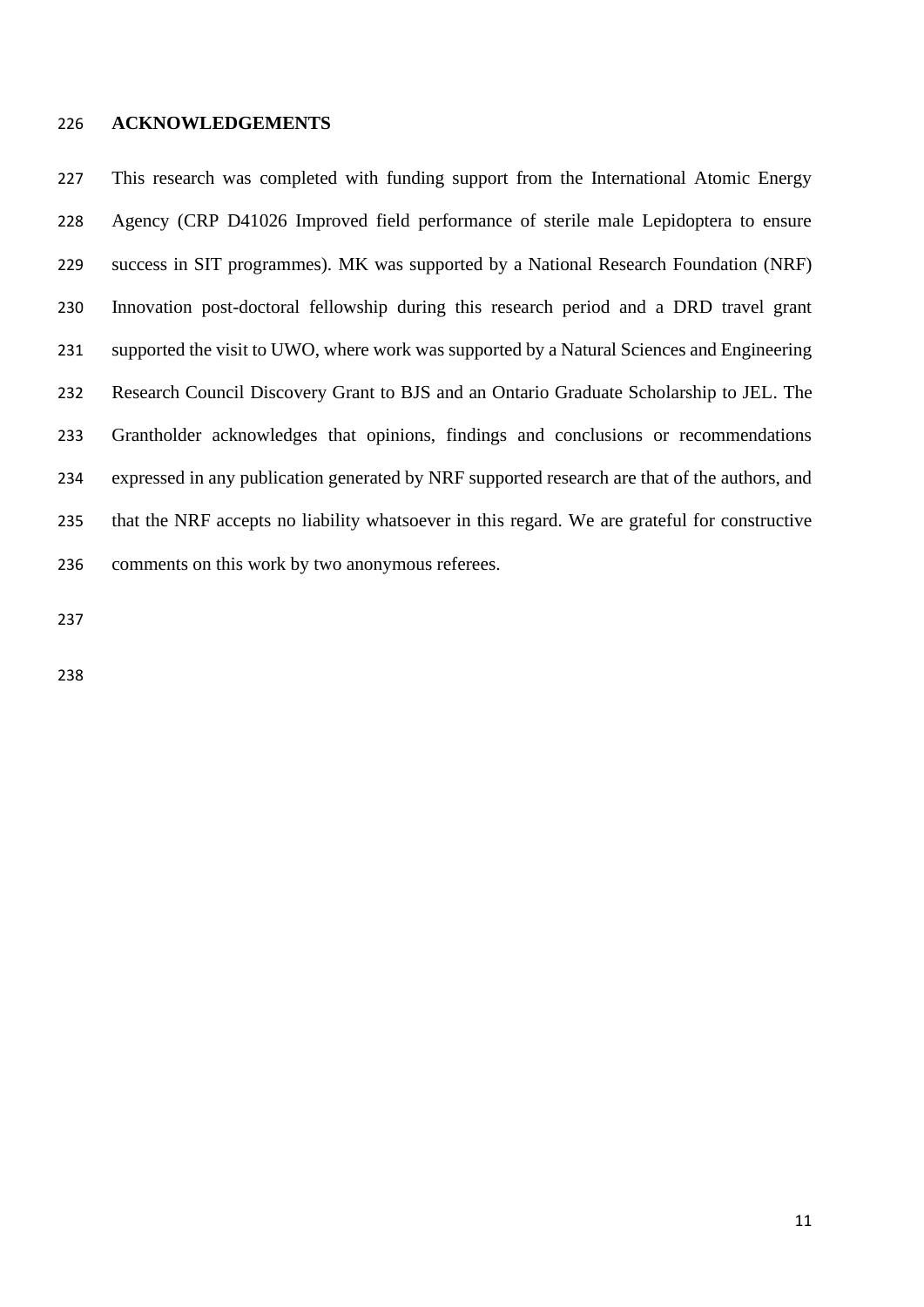#### **REFERENCES**

- Andersen, J.L., Manenti, T., Sørensen, J.G., MacMillan, H.A., Loeschcke, V., Overgaard, J.,
- 2015. How to assess *Drosophila* cold tolerance: chill coma temperature and lower lethal temperature are the best predictors of cold distribution limits. Funct. Ecol. 29, 55-65.
- Andersen, M.K., Folkersen, R., MacMillan, H.A., Overgaard, J., 2017a. Cold acclimation improves chill tolerance in the migratory locust through preservation of ion balance and membrane potential. J. Exp. Biol. 220, 487-496.
- Andersen, M.K., Jensen, S.O., Overgaard, J., 2017b. Physiological correlates of chill susceptibility in Lepidoptera. J. Insect Sci*.* 98, 317-326.
- Andersen, M.K., Jensen, N.J.S., Robertson, R.M., Overgaard, J., 2018. Central nervous shutdown underlies acute cold tolerance in tropical and temperate *Drosophila* species. J. Exp. Biol. jeb179598.
- Bayley, J.S., Winther, C.B., Andersen, M.K., Grønkjær, C., Nielsen, O.B., Pedersen, T.H.,
- 252 Overgaard, J., 2018. Cold exposure causes cell death by depolarization-mediated  $Ca^{2+}$  overload in a chill-susceptible insect. P. Natl. Acad. Sci*.*, 201813532.
- Boardman, L., Terblanche, J.S., Sinclair, B.J., 2011. Transmembrane ion distribution during recovery from freezing in the woolly bear caterpillar *Pyrrharctia isabella* (Lepidoptera: Arctiidae). J. Insect Physiol. 57, 1154-1162.
- Boardman, L., Sørensen, J.G., Grout, T.G., Terblanche, J.S., 2017. Molecular and physiological
- 258 insights into the potential efficacy of  $CO<sub>2</sub>$ -augmented postharvest cold treatments for false
- codling moth. Postharvest Biol. Tec. 132, 109-118.
- Boersma, N., Carpenter, J.E., 2016. Influence of holding temperature and irradiation on field performance of mass-reared *Thaumatotibia leucotreta* (Lepidoptera: Tortricidae). Fla. Entomol. 99, 215-221.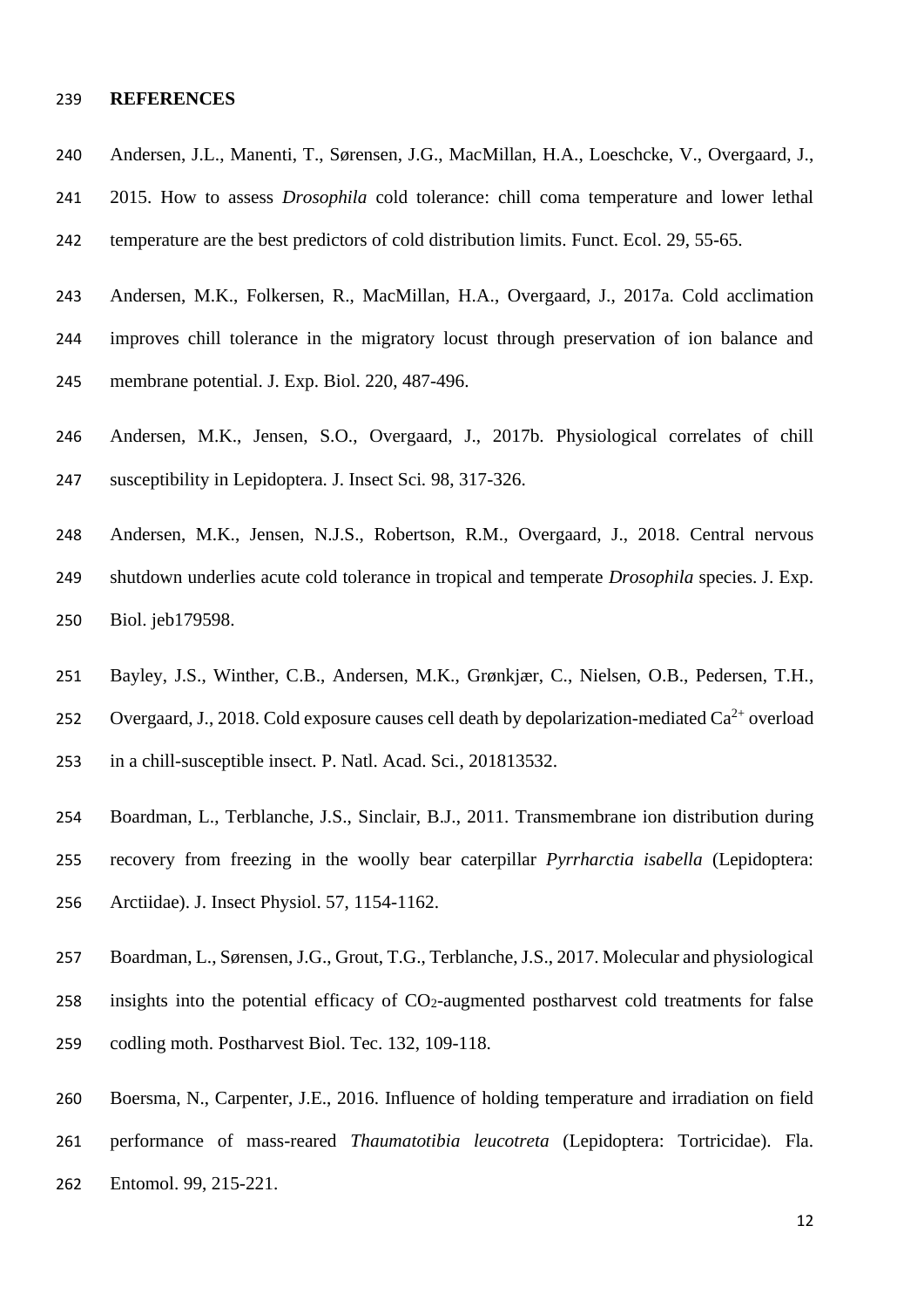- Boersma, N., Boardman, L., Gilbert, M., Terblanche, J.S., 2018. Sex‐dependent thermal history influences cold tolerance, longevity and fecundity in false codling moth *Thaumatotibia leucotreta* (Lepidoptera: Tortricidae). Agric. For. Entomol. 20, 41-50.
- Coella Alvarado, L.E., MacMillan, H.A., Sinclair, B.J., 2015. Chill-tolerant *Gryllus* crickets maintain ion balance at low temperatures. J. Insect Physiol. 77, 15-25.
- David, J.R., Gibert, P., Moreteau, B., Gilchrist, G.W., Huey, R.B., 2003. The fly that came in
- from the cold: geographic variation of recovery time from low-temperature exposure in *Drosophila subobscura*. Funct. Ecol. 17, 425-430.
- Des Marteaux, L.E., Sinclair, B.J., 2016. Ion and water balance in *Gryllus* crickets during the
- first twelve hours of cold exposure. J. Insect Physiol. 89, 19-27.
- Des Marteaux, L.E., Stinziano, J.R., Sinclair, B.J., 2018a. Effects of cold acclimation on rectal macromorphology, ultrastructure, and cytoskeletal stability in *Gryllus pennsylvanicus* crickets. J. Insect Physiol. 104, 15-24.
- Des Marteaux, L.E., Khazraeenia, S., Yerushalmi, G.Y., Donini, A., Li, N.G., Sinclair, B.J.,
- 277 2018b. The effect of cold acclimation on active ion transport in cricket ionoregulatory tissues.
- Comp. Biochem. Phys. A 216, 28-33.
- EPPO, 2014. PQR database. Paris, France: European and Mediterranean Plant Protection Organization. <http://www.eppo.int/DATABASES/pqr/pqr.htm>
- Gilligan, T.M., Epstein, M.E., Hoffman, K.M., 2011. Discovery of false codling moth,
- *Thaumatotibia leucotreta* (Meyrick), in California (Lepidoptera: Tortricidae). P. Entomol. Soc.
- Wash. 113, 426-435.
- Hofmeyr, J.H., Pringle, K.L., 1998. Resistance of false codling moth, *Cryptophlebia leucotreta*
- (Meyrick) (Lepidoptera: Tortricidae), to the chitin synthesis inhibitor, triflumuron. Afr.
- Entomol. 23, 180-186.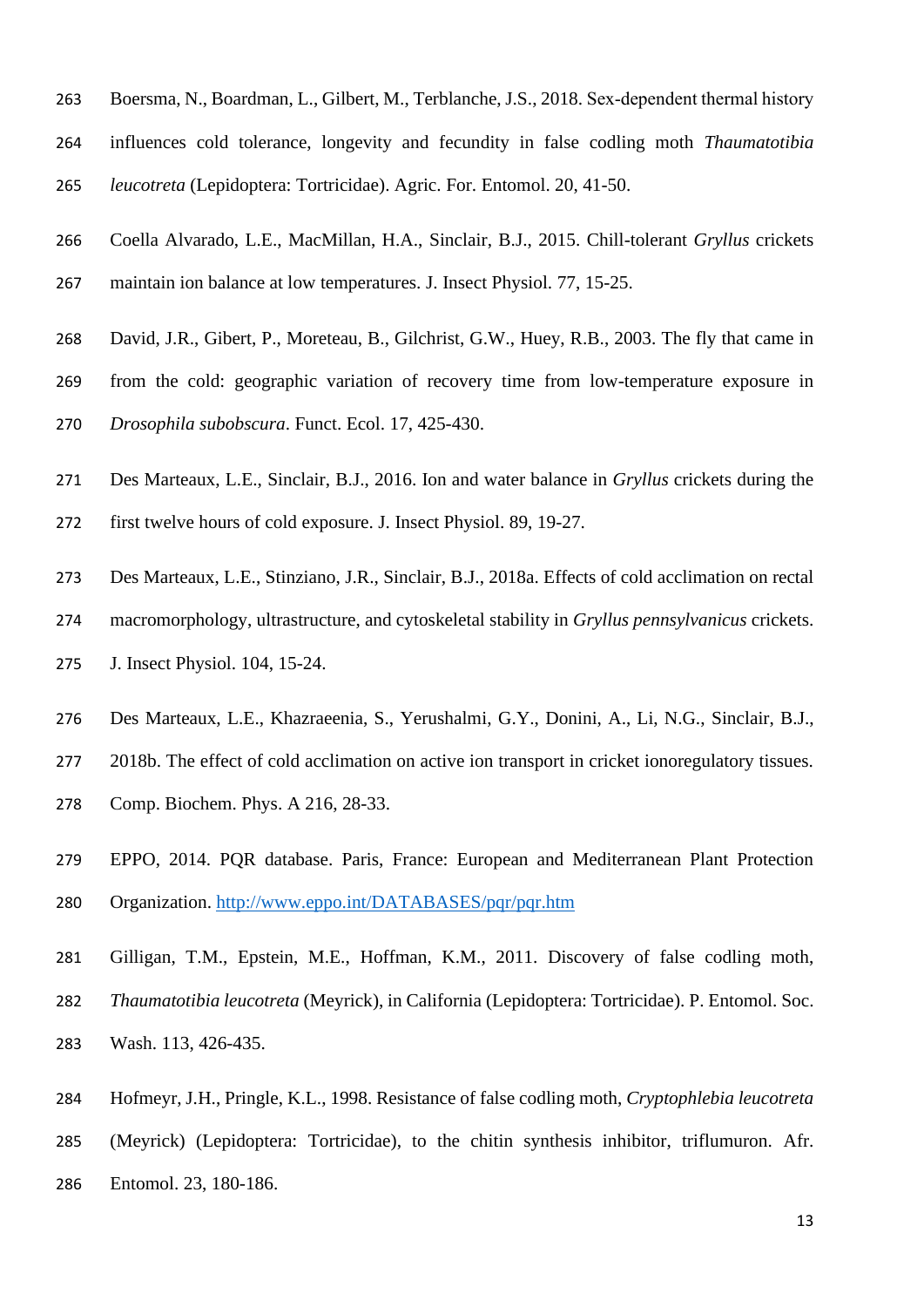- Hofmeyr, J.H., Pretorius, J., 2010. Development of a device to collect mass-reared false codling moth, *Thaumatotibia leucotreta* (Meyrick) (Lepidoptera: Tortricidae), in a commercial insectary. Afr. Entomol. 8, 374-378.
- Hofmeyr, J.H., Carpenter, J.E., Bloem, S., Slabbert, J.P., Hofmeyr, M., Groenewald, S.S., 2015. Development of the sterile insect technique to suppress false codling moth *Thaumatotibia leucotreta* (Lepidoptera: Tortricidae) in citrus fruit: Research to implementation (Part 1). Afr. Entomol. 23, 180-186.
- Koštál, V., Yanagimoto, M., Bastl, J., 2006. Chilling-injury and disturbance of ion homeostasis in the coxal muscle of the tropical cockroach (*Nauphoeta cinerea*). Comp. Biochem. Phys. B 143, 171-179.
- Kristiansen, E., Zachariassen, K.E., 2001. Effect of freezing on the transmembrane distribution of ions in freeze-tolerant larvae of the wood fly *Xylophagus cinctus* (Diptera, Xylophagidae). J. Insect Physiol. 47, 585-592.
- Layne, J.R., Peffer, B.J., 2006. The influence of freeze duration on postfreeze recovery by caterpillars of *Pyrrharctia isabella* (Lepidoptera: Arctiidae): when is survival enough to qualify as recovery? J. Exp. Zool. Part A 305, 570-575.
- MacMillan, H.A., Sinclair, B.J., 2011a. Mechanisms underlying insect chill-coma. J. Insect Physiol. 57, 12-20.
- MacMillan, H.A., Sinclair, B.J., 2011b. The role of the gut in insect chilling injury: cold- induced disruption of osmoregulation in the fall field cricket, *Gryllus pennsylvanicus*. J. Exp. Biol. 214, 726-734.
- MacMillan, H.A., Williams, C.M., Staples, J.F., Sinclair, B.J., 2012. Reestablishment of ion homeostasis during chill-coma recovery in the cricket *Gryllus pennsylvanicus*. P. Natl. Acad. Sci. USA 109, 20750-20755.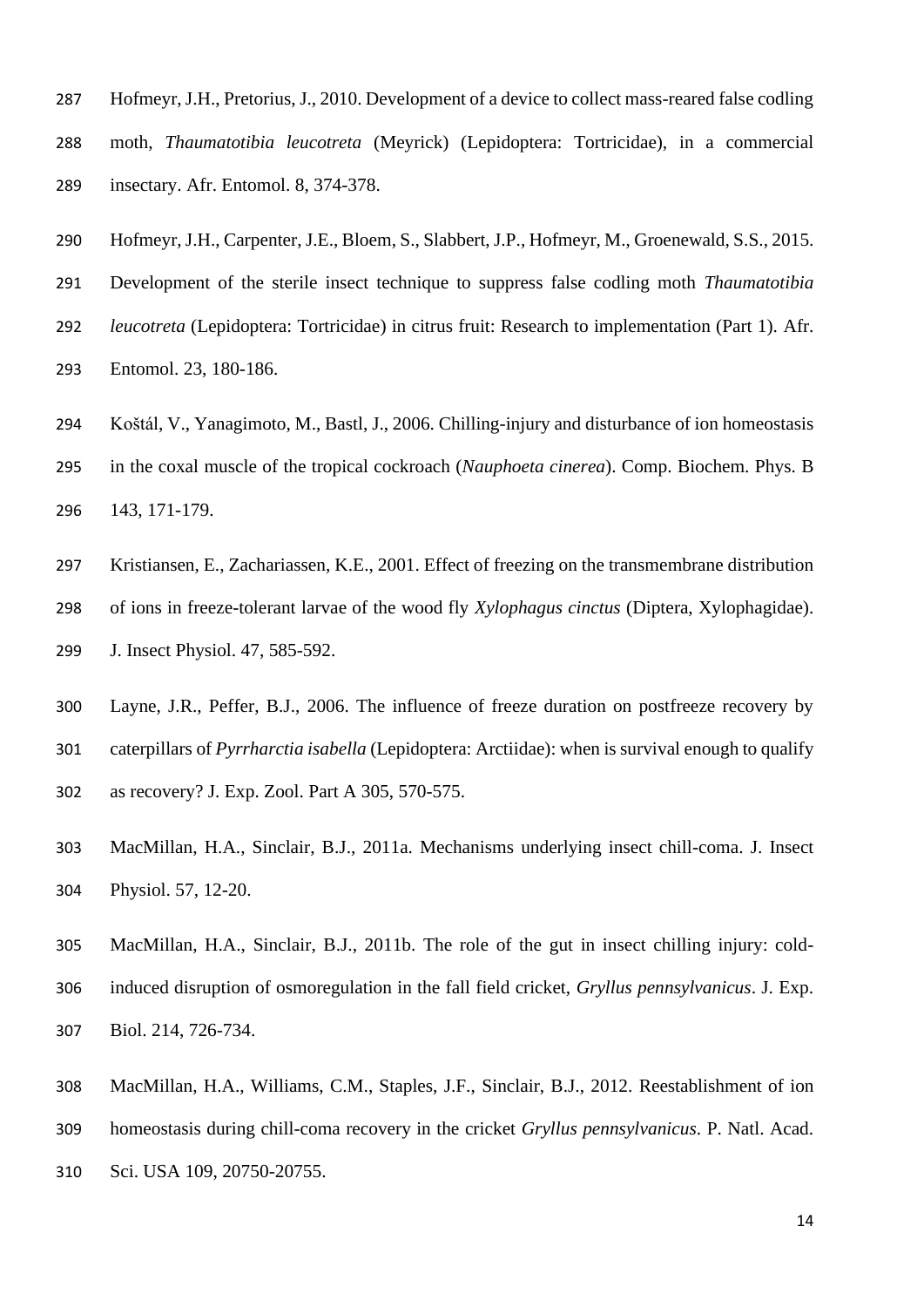- MacMillan, H.A., Ferguson, L.V., Nicolai, A., Donini, A., Staples, J.F., Sinclair, B.J., 2015a.
- Parallel ionoregulatory adjustments underlie phenotypic plasticity and evolution of *Drosophila* cold tolerance. J. Exp. Biol. 218, 423-432.
- MacMillan, H.A., Andersen, J.L., Davies, S.A., Overgaard, J., 2015b. The capacity to maintain
- ion and water homeostasis underlies interspecific variation in *Drosophila* cold tolerance. Sci. Rep. 5, 18607.
- MacMillan, H.A., Baatrup, E., Overgaard, J., 2015c. Concurrent effects of cold and hyperkalaemia cause insect chilling injury. P. Roy. Soc. Lond. B. Bio. 282, 20151483.
- MacMillan, H.A., Knee, J.M., Dennis, A.B., Udaka, H., Marshall, K.E., Merritt, T.J., Sinclair,
- B.J., 2016. Cold acclimation wholly reorganizes the *Drosophila melanogaster* transcriptome
- and metabolome. Sci. Rep*.* 6, 28999.
- Mazza, G., Strangi, A., Marinelli, L., Del Nista, D., Roversi, P.F., 2014. *Thaumatotibia leucotreta* (Meyrick) (Lepidoptera Tortricidae) intercepted for the first time in Italy. Redia 97, 147-149.
- McCann, F.V., Wira, C.R., 1967. Transmembrane ionic gradients in Lepidoptera as related to cardiac electrical activity. Comp. Biochem. Phys. 22, 611-615.
- Moore, S.D., Kirkman, W., 2008. Citrus orchard sanitation with emphasis on false codling moth control. S. Afr. Fruit J. 7, 57-60.
- Nepgen, E.S., Hill, M.P., Moore, S.D., 2015. The effect of long-distance transportation on the
- fitness of irradiated false codling moth (Lepidoptera: Tortricidae) for use in a sterile insect
- release program. J. Econ. Entomol. 108, 2610-2619.
- Overgaard, J., MacMillan, H.A., 2017. The integrative physiology of insect chill tolerance.
- Annu. Rev.Physiol. 79, 187-208.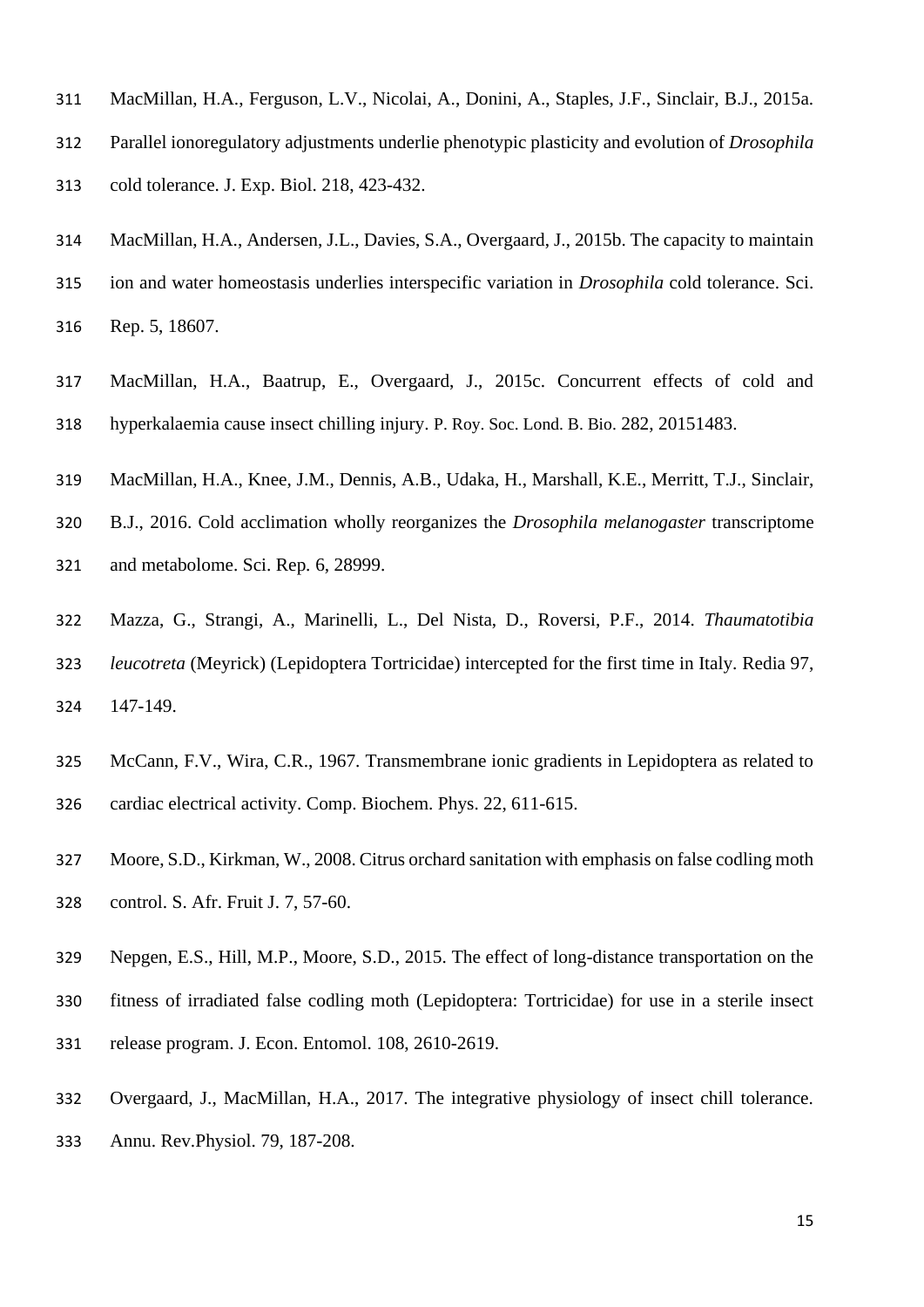- Prinsloo, G.L., Uys, V.M., 2015. Insects of Cultivated Plants and Natural Pastures in Southern
- Africa. Entomological Society of Southern Africa, Hatfield, South Africa.
- Sinclair, B.J., Williams, C.M., Terblanche, J.S., 2012. Variation in thermal performance among insect populations. Physiol. Biochem. Zool. 85, 594-606.
- Stotter, R.L., Terblanche, J.S., (2009). Low-temperature tolerance of false codling moth *Thaumatotibia leucotreta* (Meyrick) (Lepidoptera: Tortricidae) in South Africa. J. Therm. Biol. 34, 320-325.
- Sutcliffe, D.W., 1963. The chemical composition of haemolymph in insects and some other arthropods, in relation to their phylogeny. Comp. Biochem. Phys. 9, 121-135.
- Terblanche, J.S., 2014. Physiological performance of field-released insects. Curr. Opin. Insect Sci. 4, 60-66.
- Terblanche, J.S., Mitchell, K.A., Uys, W., Short, C., Boardman, L., 2017. Thermal limits to survival and activity in two life stages of false codling moth *Thaumatotibia leucotreta* (Lepidoptera, Tortricidae). Physiol. Entomol. 42, 379-388.
- Wareham, A.C., Duncan, C.J., Bowler, K., 1975. The resting potential of the muscle membrane of moths. Comp. Biochem. Phys. A 52, 295-298.
- Yerushalmi, G.Y., Misyura, L., MacMillan, H.A., Donini, A., 2018. Functional plasticity of the
- gut and the Malpighian tubules underlies cold acclimation and mitigates cold-induced
- hyperkalemia in *Drosophila melanogaster*. J. Exp. Biol. 221, jeb174904.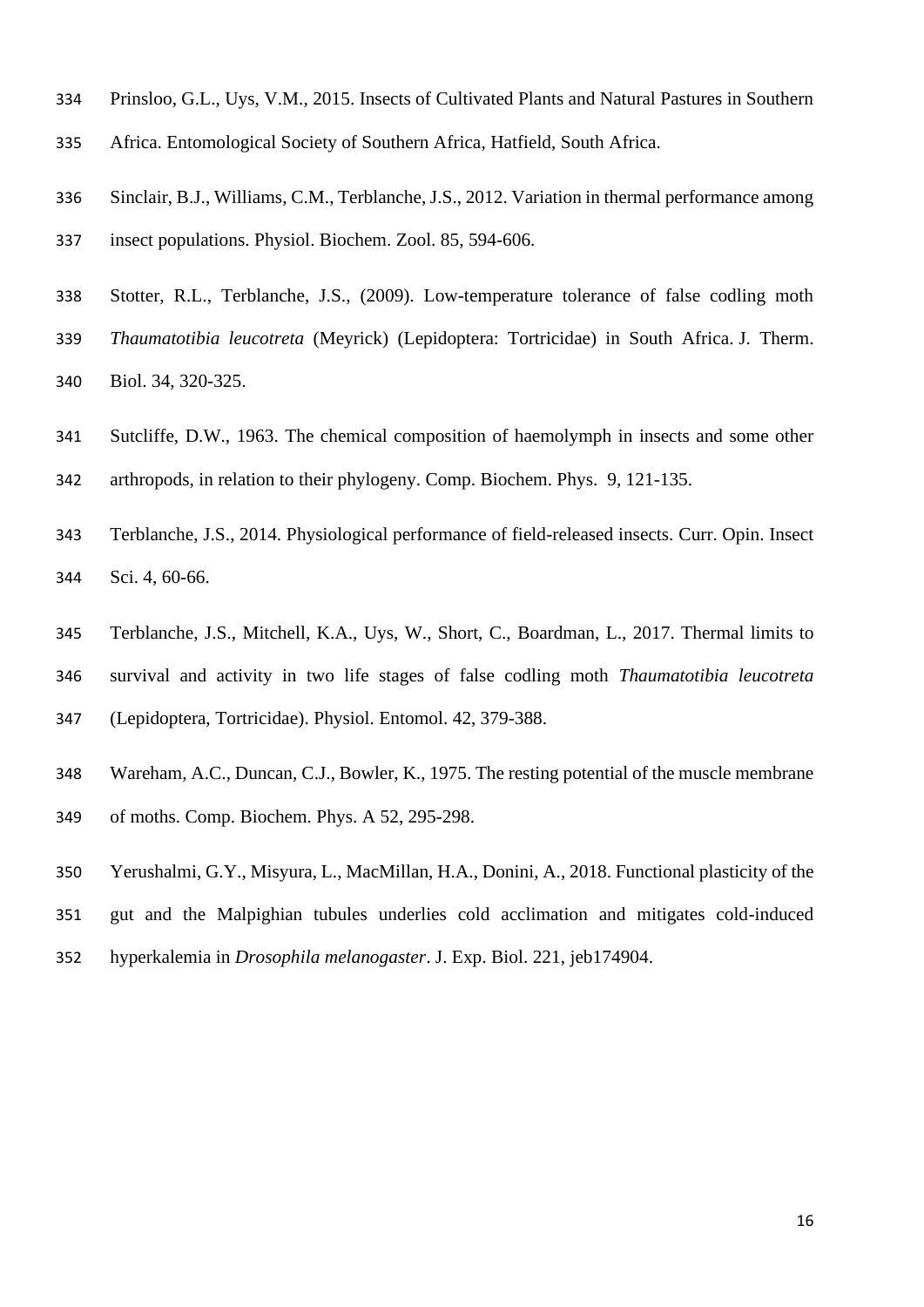### 353 **TABLES**

354 **Table 1** Statistical tests of the effects of low temperature treatment (3°C and 9°C) and time 355 point (before, during and 24 h recovery after cold exposure) on hemolymph and muscle ion 356 concentration in false codling moth (*Thaumatotibia leucotreta*).

| Ion       | Effect                  | ${\bf F}$ | $\chi$ <sup>2</sup> | df             | $\mathbf{p}$ |
|-----------|-------------------------|-----------|---------------------|----------------|--------------|
| Hemolymph |                         |           |                     |                |              |
| $Na+$     | Treatment               | 0.051     |                     | $\mathbf{1}$   | 0.822        |
|           | <b>Time point</b>       | 11.42     |                     | $\overline{2}$ | < 0.001      |
|           | Treatment*Time<br>point | 0.658     |                     | $\overline{2}$ | 0.523        |
|           | Error                   |           |                     | 45             |              |
| $K^+$     | Treatment               |           | 1.084               | $\mathbf{1}$   | 0.298        |
|           | <b>Time point</b>       |           | 14.85               | $\overline{2}$ | < 0.001      |
|           | Treatment*Time<br>point |           | 1.255               | $\overline{2}$ | 0.534        |
| $Mg^{2+}$ | Treatment               | 0.132     |                     | $\mathbf{1}$   | 0.718        |
|           | <b>Time point</b>       | 6.217     |                     | $\overline{2}$ | < 0.05       |
|           | Treatment*Time<br>point | 0.233     |                     | $\overline{2}$ | 0.793        |
|           | Error                   |           |                     | 45             |              |
| Muscle    |                         |           |                     |                |              |
| $Na+$     | Treatment               |           | 0.759               | $\mathbf{1}$   | 0.384        |
|           | Time point              |           | 1.914               | $\overline{2}$ | 0.384        |
|           | Treatment*Time<br>point |           | 0.809               | $\overline{2}$ | 0.667        |
| $\rm K^+$ | Treatment               |           | 2.64                | $\mathbf{1}$   | 0.104        |
|           | Time point              |           | 1.1                 | $\overline{2}$ | 0.577        |
|           | Treatment*Time<br>point |           | 1.37                | $\overline{2}$ | 0.504        |
| $Mg^{2+}$ | Treatment               | 2.867     |                     | 1              | 0.097        |
|           | Time point              | 0.613     |                     | $\overline{2}$ | 0.547        |
|           | Treatment*Time<br>point | 0.959     |                     | $\overline{2}$ | 0.391        |
|           | Error                   |           |                     | 42             |              |

357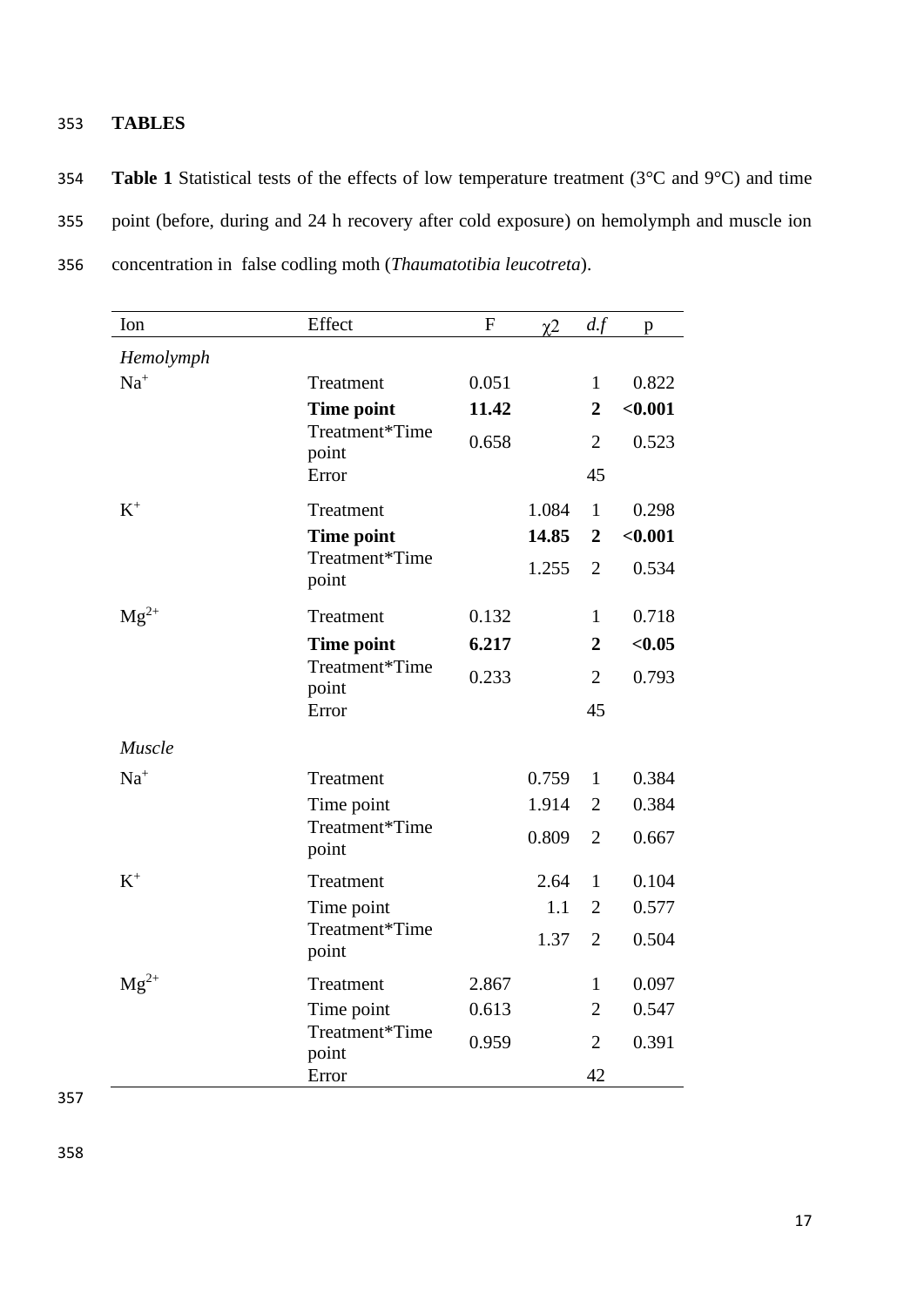#### **FIGURE LEGENDS**

 **Figure 1** Experimental design: False codling moth (*Thaumatotibia leucotreta*) were exposed to 361 a 9<sup>o</sup>C (A, above the chill coma induction threshold temperature of 6<sup>o</sup>C) and 3<sup>o</sup>C (B, below chill coma induction temperature) for 4 h. Moths were sampled at three time points (t1, t2, t3), before, during and 24 h after recovery from a cold exposure.

**Figure** 2 Mean ion concentration in the hemolymph for  $(A)$   $Na^+$ ,  $(B)$   $K^+$ ,  $(C)$   $Mg^{2+}$  and muscle 366 (D) Na<sup>+</sup>, (E) K<sup>+</sup>, (F) Mg<sup>2+</sup> of false codling moth (*Thaumatotibia leucotreta*) in two cooling 367 treatments ( $3^{\circ}$ C and  $9^{\circ}$ C) at three different time points before (t1), during (t2) and 24 h after recovery (t3) from a cold exposure. Letters indicate significant differences in hemolymph ion concentrations. There were no significant differences in ion concentrations in the muscle across treatments and time points. Vertical bars indicate 95% confidence intervals.

 Figure 3 Mean equilibrium potential (mV) in the muscle tissue of false codling moth (*Thaumatotibia leucotreta*) in two cooling treatments (3ºC and 9ºC) at three different time points before (t1), during (t2) and 24 h after recovery (t3) from cold exposure. Vertical bars indicate 95% confidence intervals.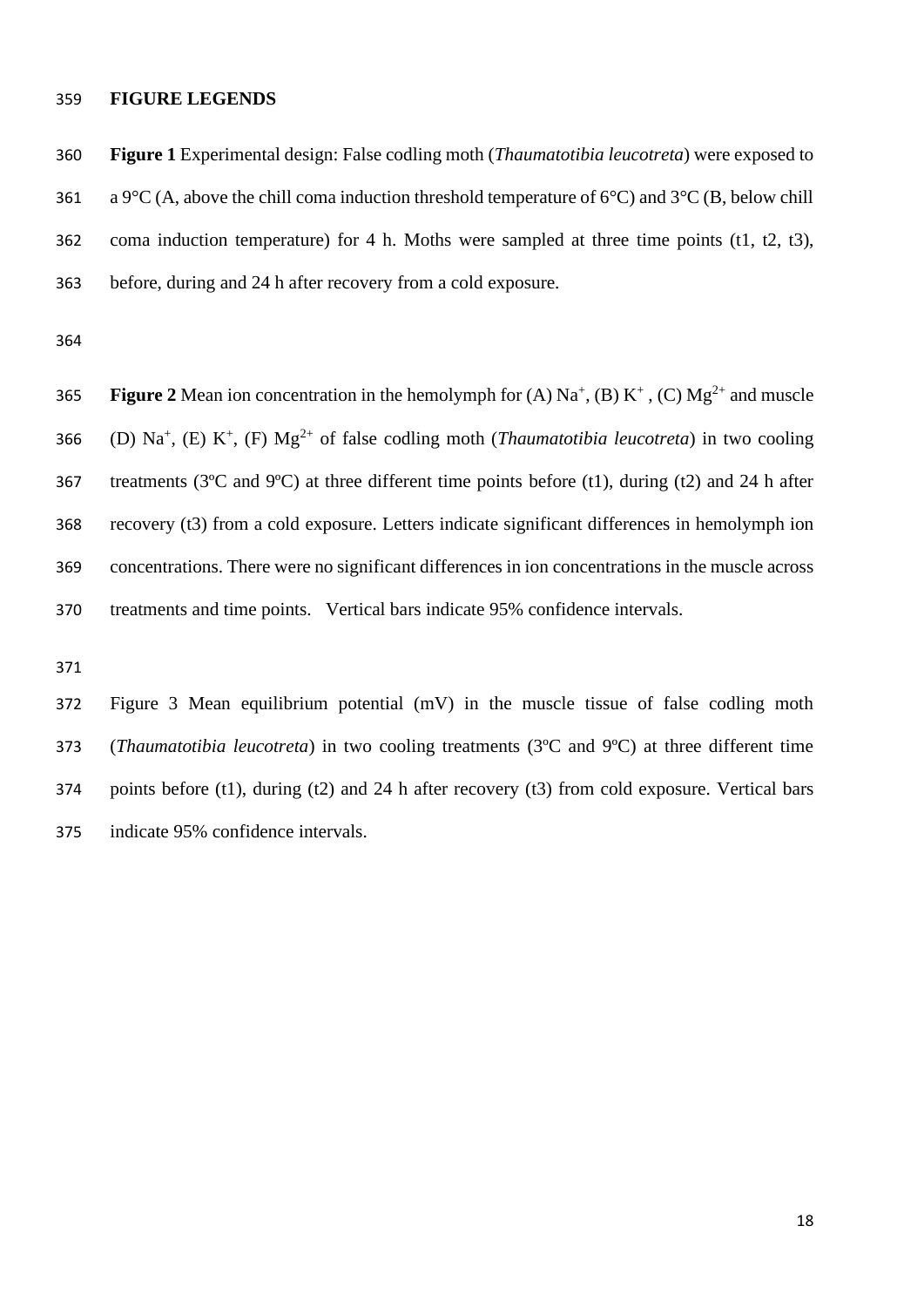

 **Figure 1.** Experimental design: False codling moth (*Thaumatotibia leucotreta*) were exposed 379 to a 9 $^{\circ}$ C (A, above the chill coma induction threshold temperature of 6 $^{\circ}$ C) and 3 $^{\circ}$ C (B, below chill coma induction temperature) for 4 h. Moths were sampled at three time points (t1, t2, t3), before, during and 24 h after recovery from a cold exposure.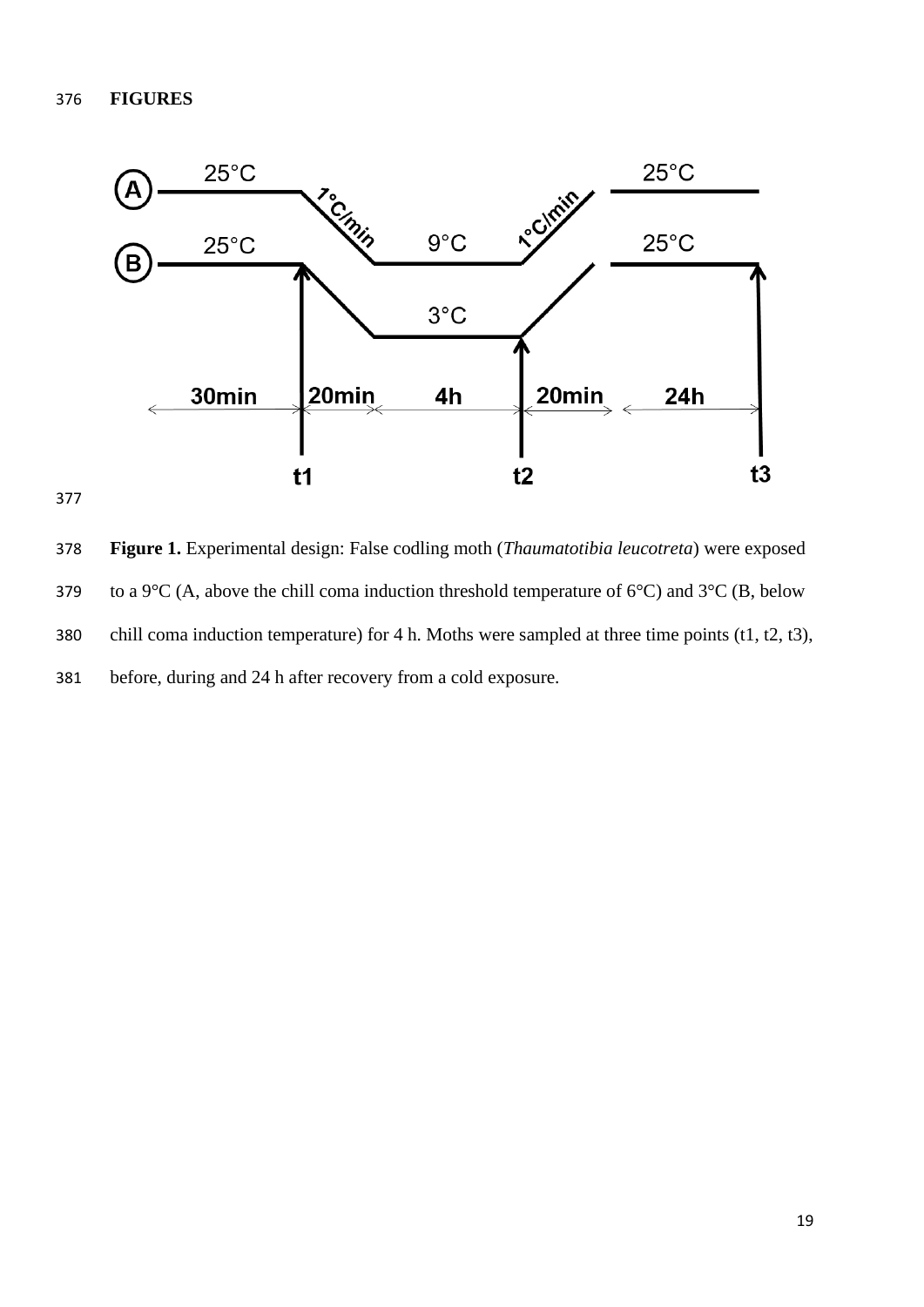

**Figure 2.** Mean ion concentration in the hemolymph for (A)  $Na^+$ , (B)  $K^+$ , (C)  $Mg^{2+}$  and muscle (D)  $Na^+$ , (E)  $K^+$ , (F)  $Mg^{2+}$  of false codling moth (*Thaumatotibia leucotreta*) in two cooling treatments (3ºC and 9ºC) at three different time points before (t1), during (t2) and 24 h after recovery (t3) from a cold exposure. Letters indicate significant differences in hemolymph ion concentrations. There were no significant differences in ion concentrations in the muscle across treatments and time points. Vertical bars indicate 95% confidence intervals.